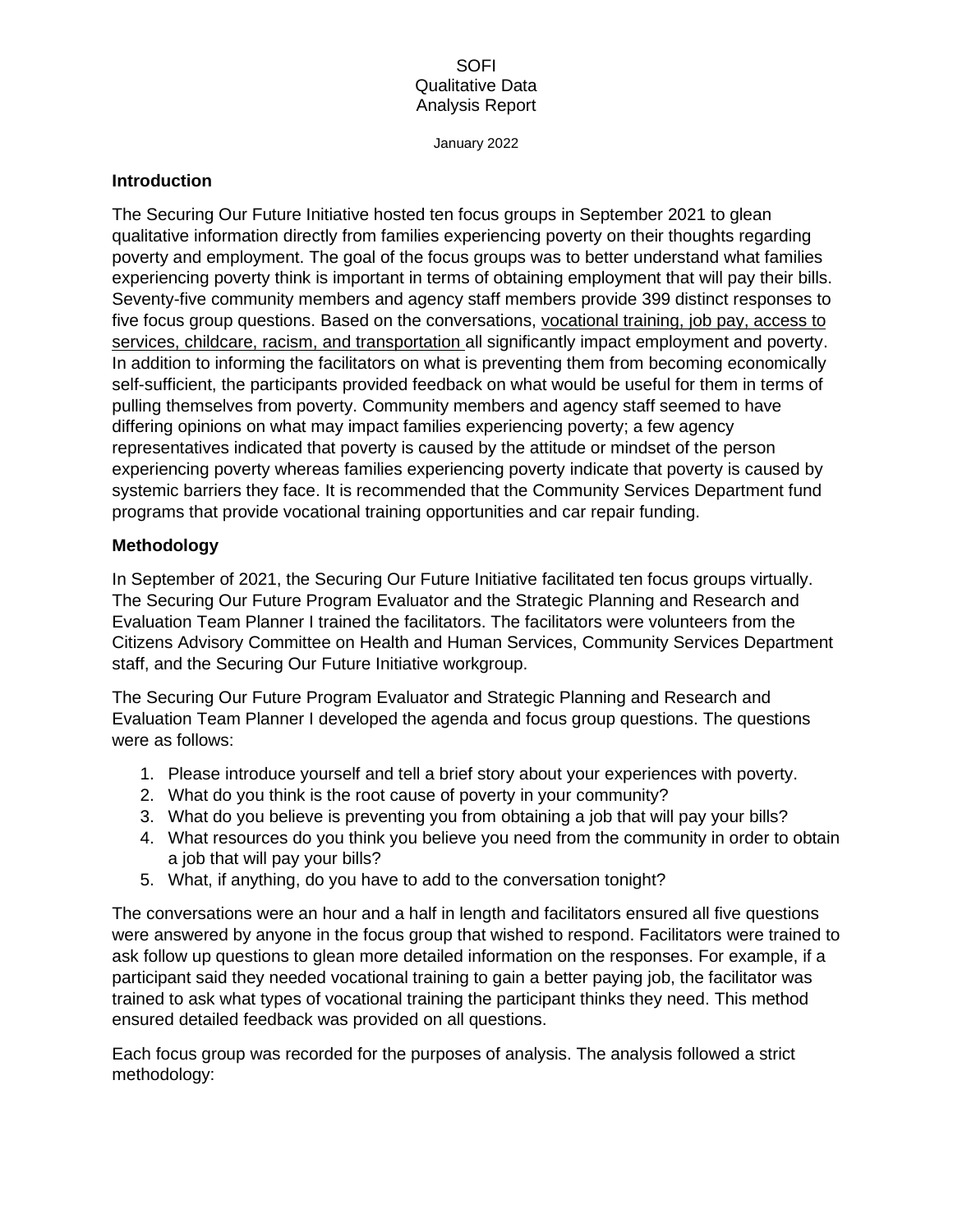#### January 2022

Each conversation was transcribed using Google Transcription. The Securing Our Future Program Evaluator, then re-listened to each focus group to correct any errors made by Google Transcription.

Once the transcriptions were complete, the Program Evaluator read through the transcriptions to find themes. Upon identification of the themes, the Program Evaluator entered all themes into a spreadsheet and conducted an =countif formula to identify how many time the themes were mentioned. Data was uploaded to Tableau® to create two visualizations to clearly demonstrate the data. Once the data visualizations were created, the Program Evaluator read the transcriptions again to select a handful of quotes that are related to the top six themes.

### **Data**

Seventy-five community members and agency staff participated in the ten focus groups. From the seventy-five participants through the ten focus groups, we received 399 distinct responses from all five questions. The response counts are as follows:

Question #1: 106 responses

Figure 2

Questions #2: 110 responses Question #3: 83 responses Question #4: 85 responses Question #5: 15 responses

From the 399 responses, thirty-one codes were identified.



The results are as follows: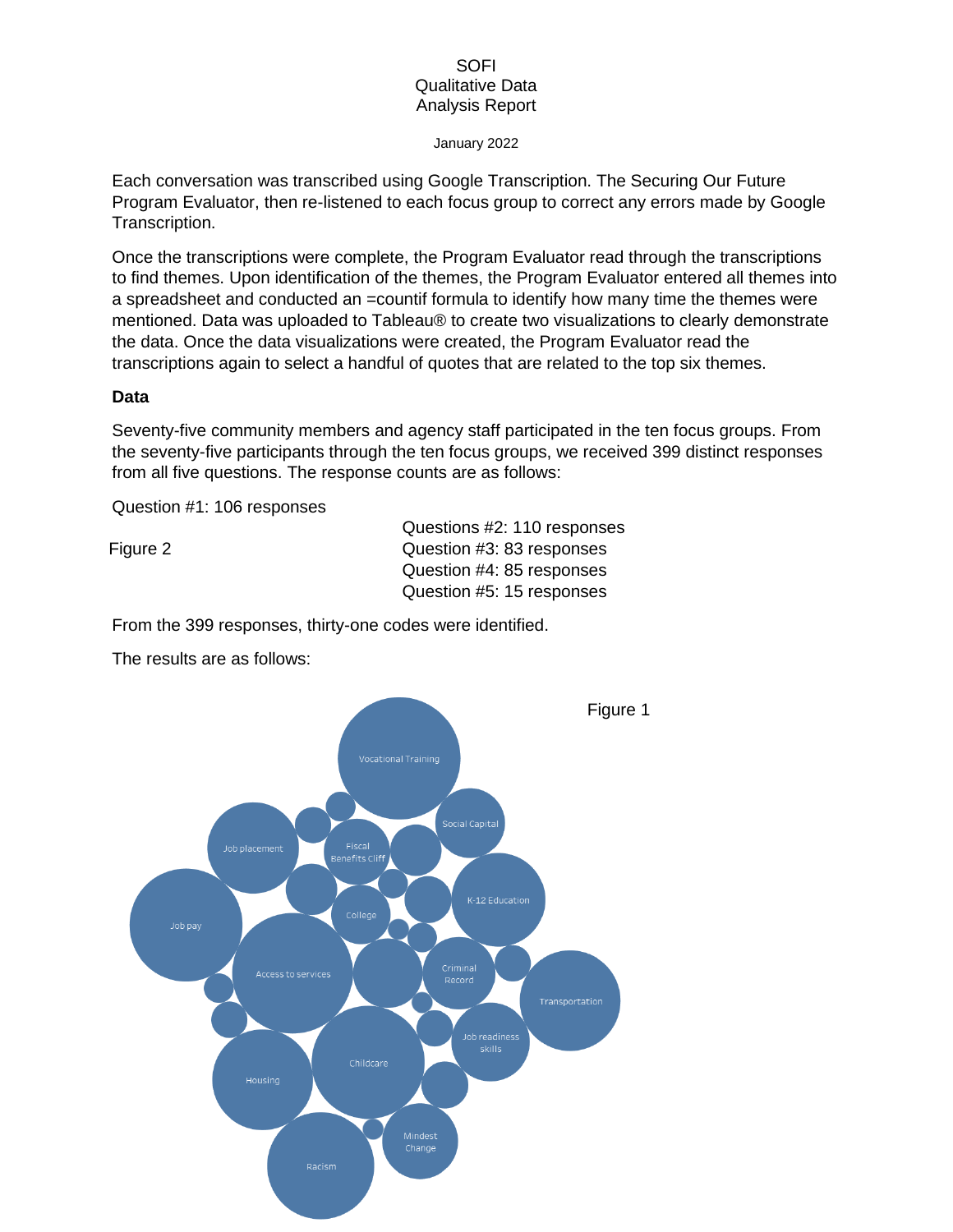



# **Analysis**

Vocational Training, Job Pay, Access to Services, Childcare, Racism, and Transportation all significantly impact employment and poverty. COVID-19, disabilities, and credit scores were least impactful on employment and poverty. Utility assistance and rental assistance were not of significant importance to the population attending the focus groups.

The root causes of poverty and needs/gaps were mirror images of one another and so they were analyzed together. For example, some participants indicated that a lack of vocational training was a root cause of poverty that is preventing them from obtaining a job to pay their bills (question #1 and #2), and vocational training was a service they needed from the community (question #3).

Major points from the focus groups by theme are below:

# Vocational Training:

*"Lack of trade programs in high school…not everyone wants to go to college."*

*"Don't just force college." | "Many people are not interested in traditional degrees"*

*"Not equipping people for the jobs that are available today and tomorrow."*

## Job Pay:

*"A single person needs \$45,000-\$50,000 a year just to make ends meet."*

*"Most people need to work more than one job."*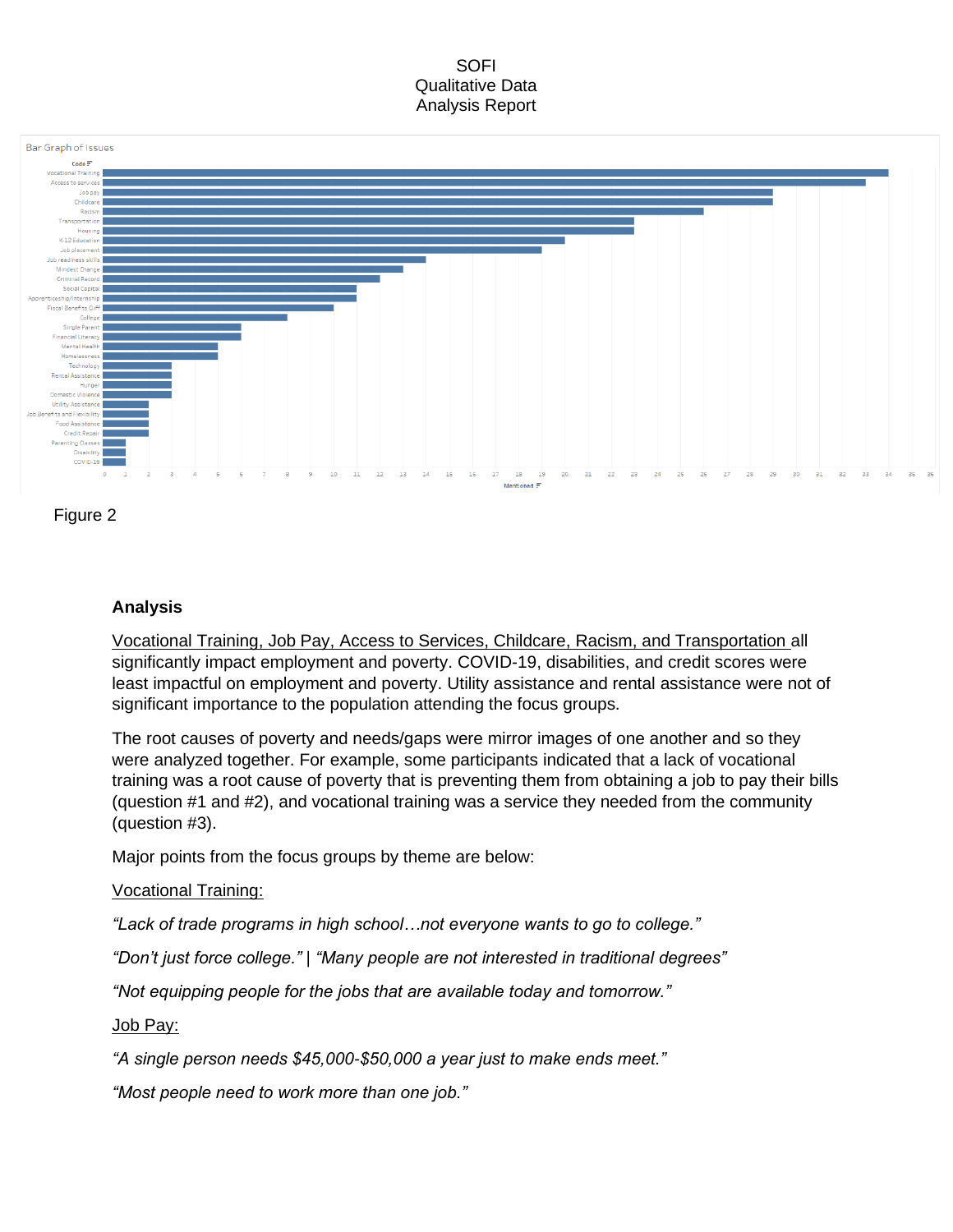#### January 2022

*"Most high paying jobs require a college degree."*

### Access to Service:

*"The system penalizes you for working."*

*"Most assistance programs don't actually get you out of poverty – they don't build wealth."*

*"Increase income eligibility – most programs only help the most poor, leaving out most people."*

### Racism:

*"I was expecting someone else."*

*"It's like we [black families] are playing monopoly. White people already own all the property. Black people are joining the game late, trying to catch up, but are constantly landing on property owned by white people."*

### Transportation:

*"Public transportation is unreliable – it doesn't run when we need; it takes three hours to get anywhere."*

*"Stop giving us bus passes – give us money to fix our car; give us gas cards."*

In addition to the major themes discussed above, there were a few interesting items to note:

- Most agency representatives said the mindset or attitude was a major cause of poverty. No family representatives indicated mindset or attitude to be an issue.
- Most families agree that college is not the answer even though they say most high paying jobs require a college degree.
- Despite the availability of services, most families agree that services are inaccessible.
- Despite the high cost of housing, housing is not in the top 5 issues related to poverty.

### **Results and Recommendations**

Based on the data collected, a few recommendations could be made.

- Fund more agencies that offer vocational training.
- Pay for car repairs instead of bus passes.
- Increase the income eligibility for childcare vouchers.
- Advocate for anti-racist policies that will reduce racism in hiring practices.
- Collaborate with the business community to increase salary for entry level jobs and encourage promotion from within to allow families of low-income to "work their way up".